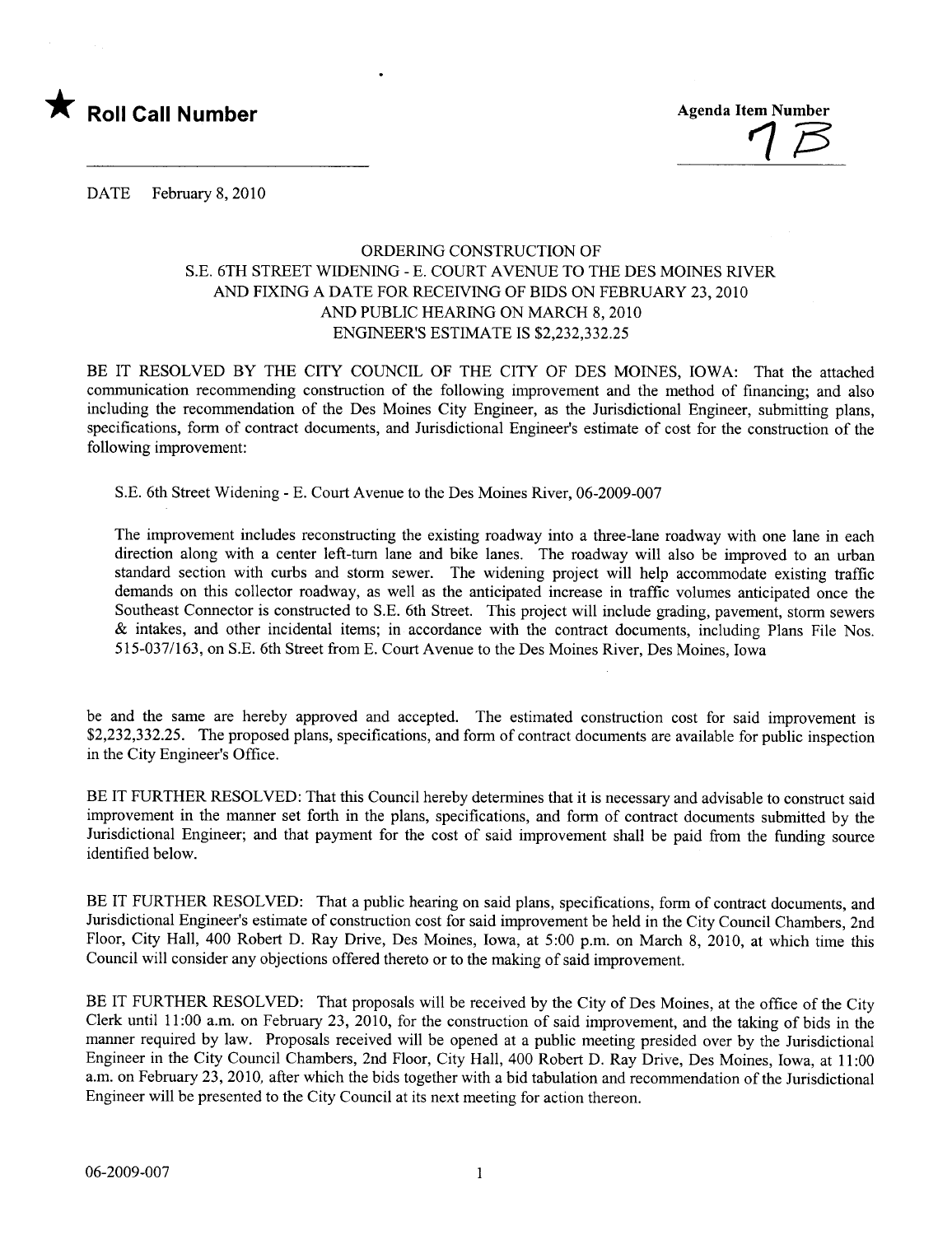

 $\frac{7}{5}$ 

DATE February 8, 2010

BE IT FURTHER RESOLVED: That the City Clerk is further directed to publish a Public Notice of Storm Water Discharge in the Des Moines Register and The Business Record as required by the Iowa Department of Natural Resources.

BE IT FURTHER RESOLVED: That the City Manager be and is hereby authorized and directed to certify the "Notice of Intent for NPDES Coverage under General Permit No.2 for Storm Water Discharges associated with Industrial Activity for Construction Activities" on behalf of the City of Des Moines and submit said document to the Iowa Department of Natural Resources with appropriate application and permit fees.

BE IT FURTHER RESOLVED: That an appropriate Notice to Bidders and Notice of Public Hearing for said improvement be published in the Des Moines Register as provided and directed by Chapter 26 and/or 314, Code of Iowa.

(City Council Communication Number  $10.069$  attached.)

Moved by to adopt.

FORM APPROVED:

Kathleen Vanderpool Deputy City Attorney

hathlow Youl-pool

Allen McKinley Des Moines Finance Director

Funding Source: 2009-2010 CIP, Page Street-39, S.E. 6th Street Widening - Court Avenue to the Des Moines River, . STR237, TIF-Backed G. O. Bonds

| <b>COUNCIL ACTION</b> | <b>YEAS</b>     | <b>NAYS</b> | <b>PASS</b> | <b>ABSENT</b> |
|-----------------------|-----------------|-------------|-------------|---------------|
| <b>COWNIE</b>         |                 |             |             |               |
| <b>COLEMAN</b>        |                 |             |             |               |
| <b>GREISS</b>         |                 |             |             |               |
| <b>HENSLEY</b>        |                 |             |             |               |
| <b>MAHAFFEY</b>       |                 |             |             |               |
| <b>MEYER</b>          |                 |             |             |               |
| <b>MOORE</b>          |                 |             |             |               |
| <b>TOTAL</b>          |                 |             |             |               |
|                       |                 |             |             |               |
| <b>MOTION CARRIED</b> | <b>APPROVED</b> |             |             |               |
|                       |                 |             |             |               |
|                       |                 |             |             | Mayor         |
|                       |                 |             |             |               |
|                       |                 |             |             |               |

## **CERTIFICATE**

I, DIANE RAUH, City Clerk of said City hereby HENSLEY **EXAMPLE CONSUMED CONSUMED A** certify that at a meeting of the City Council of MAHAFFEY Said City of Des Moines, held on the above date, among other proceedings the above was adopted.

> IN WITNESS WHEREOF, I have hereunto set my hand and affixed my seal the day and year first above written.

> > City Clerk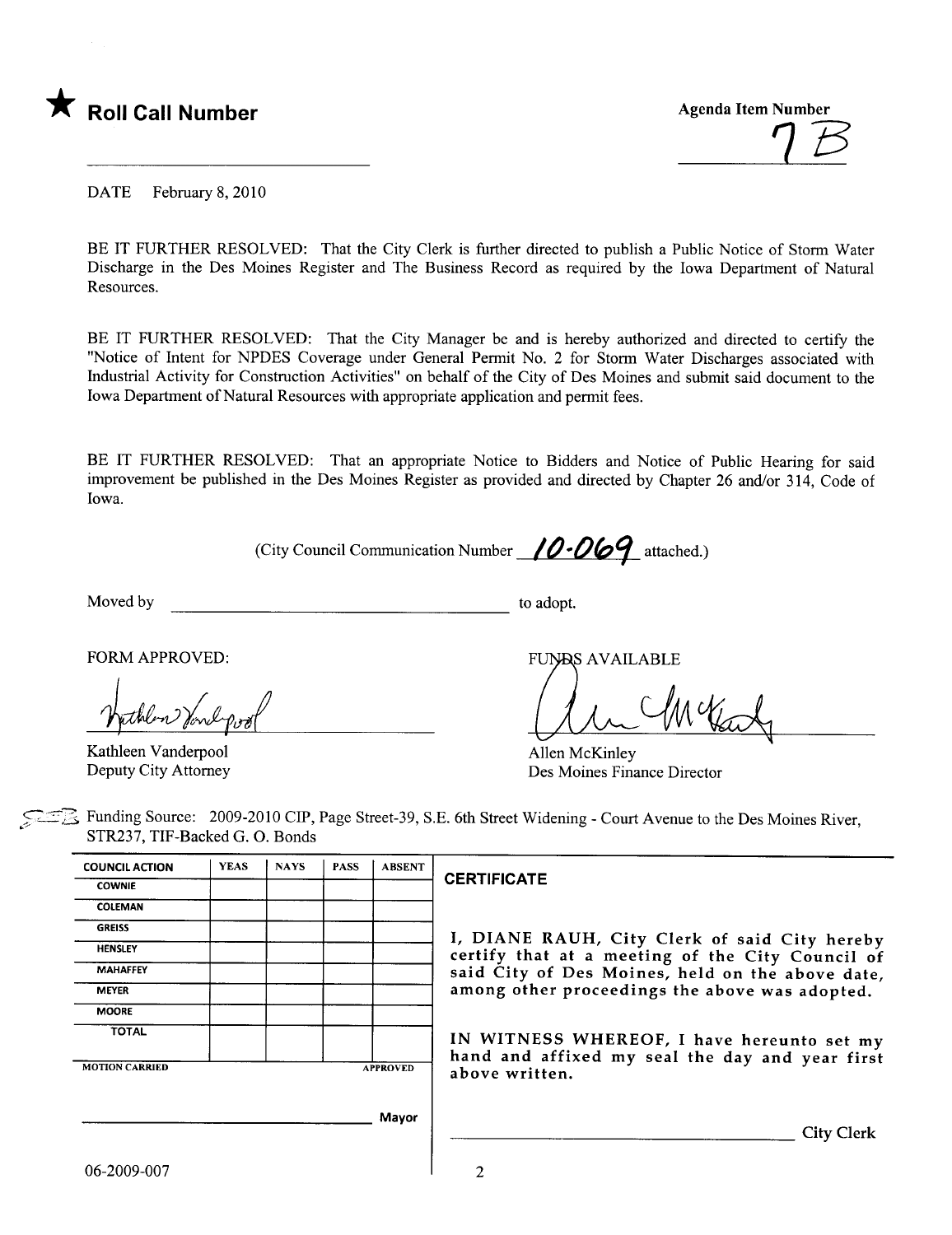

T1\EN0\Destgn\86\289\89\DF7\Drawtngs\Loo\_Map\L0C\_MAP2.DGN 22-JAN-2818 88:28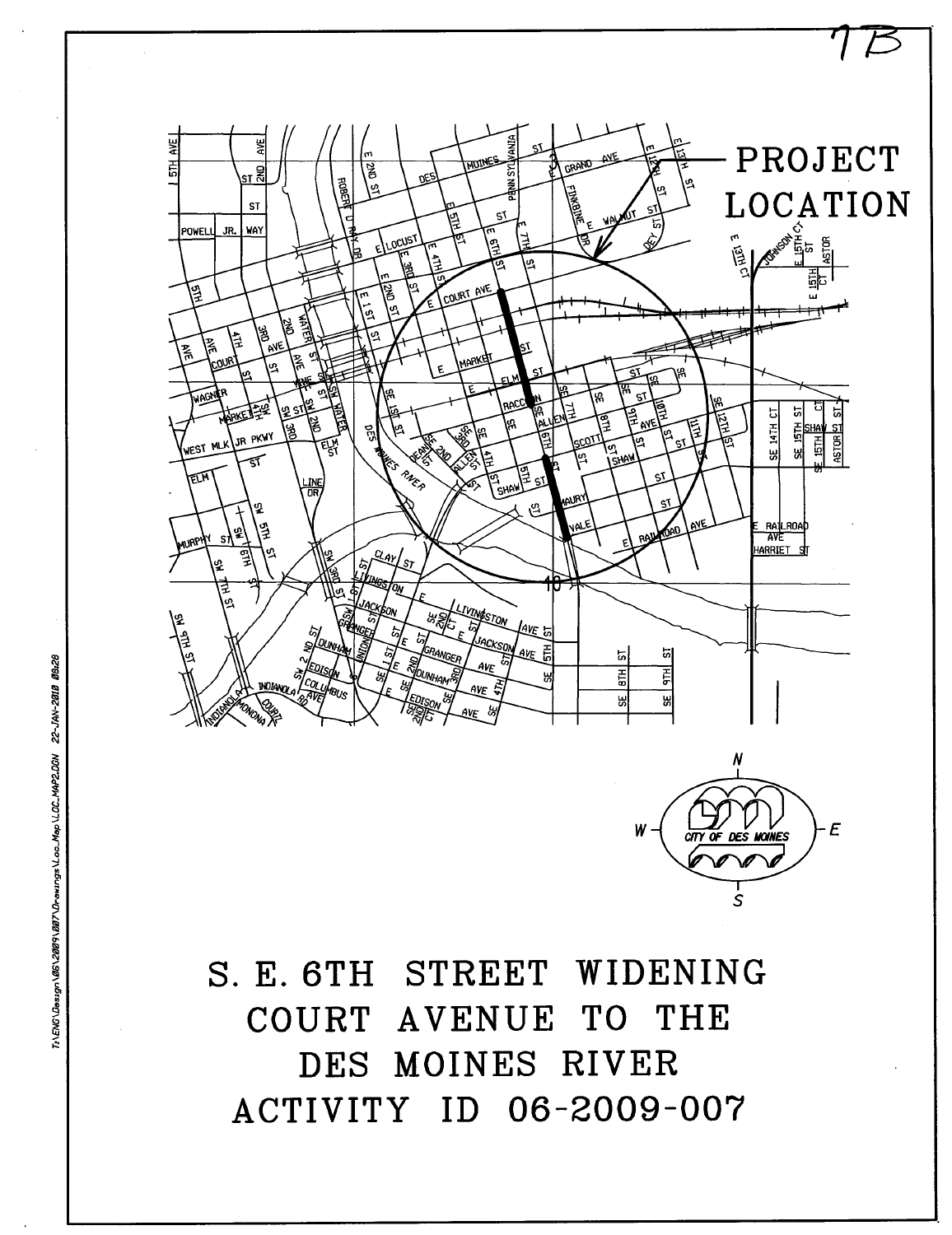## CONSTRUCTION ESTIMATE

DEPARTMENT OF ENGINEERING CITY OF DES MOINES, IOWA

Activity ID 06-2009-007 IDOT PROJ NO.: None DATE: 01/22/10

1E

## PROJECT: SE 6th Street Widening - Court Ave to the Des Moines River

|                 | $\sim$                                       | <b>ESTIMATED UNITS</b> |                | <b>AMOUNT</b>     |              |
|-----------------|----------------------------------------------|------------------------|----------------|-------------------|--------------|
| NO.             | <b>DESCRIPTION</b>                           |                        | <b>TOTAL</b>   | <b>UNIT PRICE</b> | <b>TOTAL</b> |
| 1               | Mobilization                                 | <b>LS</b>              | 1              | \$131,385.00      | \$131,385.00 |
| $2^{\circ}$     | <b>Relocation of Mailboxes</b>               | LS <sup>1</sup>        | $\mathbf 1$    | \$1,500.00        | \$1,500.00   |
| 3 <sup>2</sup>  | Project Sign (Large)                         | Each                   | 1              | \$1,000.00        | \$1,000.00   |
| $\overline{4}$  | <b>Construction Survey</b>                   | <b>LS</b>              | 1              | \$15,000.00       | \$15,000.00  |
| 5               | <b>Clearing and Grubbing</b>                 | Acre                   | 4.7            | \$5,000.00        | \$23,500.00  |
| 6               | Topsoil, Strip, Salvage, and Respread        | <b>CY</b>              | 3770           | \$6.50            | \$24,505.00  |
| $\overline{7}$  | Class 10 Excavation                          | <b>CY</b>              | 10704          | \$6.50            | \$69,576.00  |
| 8               | Geogrid                                      | SY                     | 600            | \$2.50            | \$1,500.00   |
| 9               | Core Out Excavation                          | CY                     | 500            | \$8.00            | \$4,000.00   |
| 10 <sub>1</sub> | Select Backfill                              | CY                     | 650            | \$8.00            | \$5,200.00   |
| 11<br>×         | Flyash                                       | <b>TON</b>             | 100            | \$46.00           | \$4,600.00   |
| 12 <sup>°</sup> | Subgrade Preparation                         | SY                     | 16638          | \$2.50            | \$41,595.00  |
| 13              | <b>Modified Subbase</b>                      | SY                     | 16908          | \$8.00            | \$135,264.00 |
| 14              | Removal of Existing Storm Intakes            | Each                   | 12             | \$500.00          | \$6,000.00   |
| 15              | Removal of Existing Storm Sewer < 36"        | LF                     | 345            | \$20.00           | \$6,900.00   |
| 16              | <b>Flowable Mortar</b>                       | <b>CY</b>              | 15             | \$120.00          | \$1,800.00   |
| 17              | Sewer, Class 3 RCP Storm, 15"                | LF                     | 672            | \$40.00           | \$26,880.00  |
| 18              | Sewer, Class 3 RCP Storm, 18"                | LF                     | 295            | \$50.00           | \$14,750.00  |
| 19              | Subdrain, Longitudinal, 6"                   | LF                     | 5235           | \$16.00           | \$83,760.00  |
| 20              | Subdrain Outlet                              | Each                   | 23             | \$250.00          | \$5,750.00   |
| 21              | Subdrain Cleanout, Type 1                    | Each                   | $\overline{7}$ | \$300.00          | \$2,100.00   |
| 22              | Adjustment of Water Valves, Major            | Each                   | 1              | \$1,000.00        | \$1,000.00   |
| 23              | Lower Existing Water Service With New Copper | Each                   | $\overline{7}$ | \$1,200.00        | \$8,400.00   |
| 24              | Water Service, 1" Copper                     | LF                     | 285            | \$35.00           | \$9,975.00   |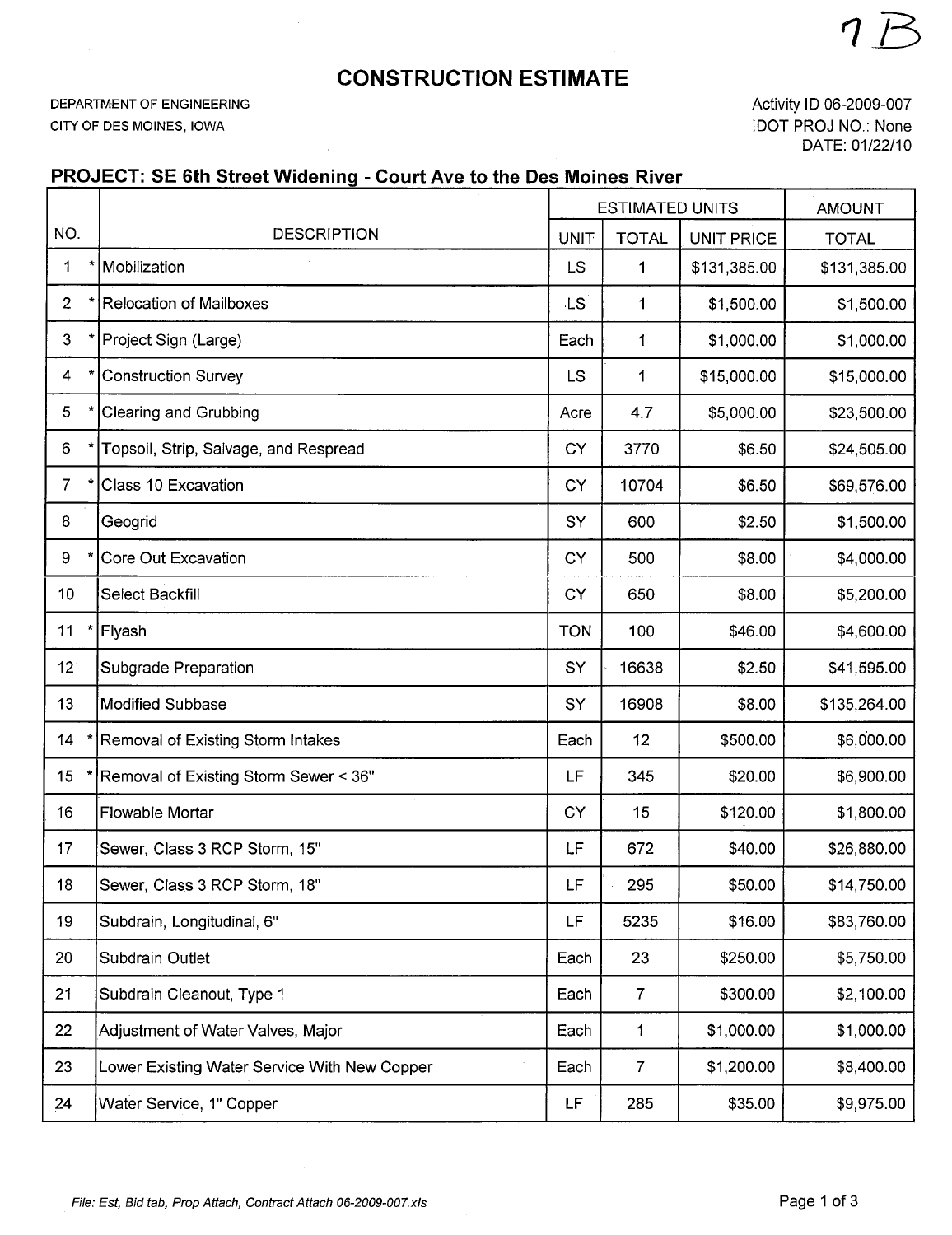|     |                                                  | <b>ESTIMATED UNITS</b> |                         | <b>AMOUNT</b>     |              |
|-----|--------------------------------------------------|------------------------|-------------------------|-------------------|--------------|
| NO. | <b>DESCRIPTION</b>                               | <b>UNIT</b>            | <b>TOTAL</b>            | <b>UNIT PRICE</b> | <b>TOTAL</b> |
| 25  | Abandon Water Service                            | Each                   | 8                       | \$300.00          | \$2,400.00   |
| 26  | New Fire Hydrant Assembly                        | Each                   | 1                       | \$4,000.00        | \$4,000.00   |
| 27  | Relocate Hydrant Assembly                        | Each                   | $\overline{2}$          | \$2,500.00        | \$5,000.00   |
| 28  | Remove Existing Hydrant Assembly                 | Each                   | 1                       | \$4,000.00        | \$4,000.00   |
| 29  | Storm Sewer Manhole Adjustment, Major            | Each                   | $\overline{2}$          | \$1,500.00        | \$3,000.00   |
| 30  | Sanitary Manhole Adjustment, Major               | Each                   | 3                       | \$1,500.00        | \$4,500.00   |
| 31  | Connection to Existing Structure, Storm          | Each                   | 6                       | \$500.00          | \$3,000.00   |
| 32  | Storm Manhole, Type 'M-A'                        | Each                   | 1                       | \$3,500.00        | \$3,500.00   |
| 33  | Intake, Type 'M-A'                               | Each                   | 3                       | \$3,000.00        | \$9,000.00   |
| 34  | Intake, Type 'M-C' Combination                   | Each                   | $\overline{\mathbf{4}}$ | \$4,250.00        | \$17,000.00  |
| 35  | Intake, Type 'M-D'                               | Each                   | 3                       | \$4,250.00        | \$12,750.00  |
| 36  | Intake, Type 'M-E' Combination                   | Each                   | 3                       | \$5,500.00        | \$16,500.00  |
| 37  | Standard/Slipform PCC Pavement, Class C Mix, 9"  | <b>SY</b>              | 15258                   | \$43.00           | \$656,094.00 |
| 38  | <b>Concrete Washouts</b>                         | Each                   | 4                       | \$300.00          | \$1,200.00   |
| 39  | Drill and Dowel Pavement                         | LF                     | 460                     | \$8.00            | \$3,680.00   |
| 40  | 9" Pavement Reinforcing Steel                    | SY                     | 235                     | \$25.00           | \$5,875.00   |
| 41  | 9" Pavement Reinforcing Steel, Railroad Approach | SY                     | 174                     | \$30.00           | \$5,220.00   |
| 42  | Sidewalk, PCC, 4"                                | SY                     | 3180                    | \$27.00           | \$85,860.00  |
| 43  | Detectable Warnings, Truncated Domes             | <b>SF</b>              | 328                     | \$25.00           | \$8,200.00   |
| 44  | Driveway, PCC, 7"                                | SY                     | 1347                    | \$36.00           | \$48,492.00  |
| 45  | Driveway, PCC, 6"                                | SY                     | 175                     | \$36.00           | \$6,300.00   |
| 46  | Pavement, HMA, Full Depth                        | SY                     | 125                     | \$60.00           | \$7,500.00   |
| 47  | Temporary Pavement, HMA, 6"                      | SY                     | 270                     | \$45.00           | \$12,150.00  |
| 48  | Granular Surfacing, Class A Crushed Stone        | Ton                    | 200                     | \$25.00           | \$5,000.00   |
| 49  | Pavement Removal                                 | SY                     | 9144                    | \$10.00           | \$91,440.00  |
| 50  | Removal of Driveway and Sidewalk Pavement        | SY                     | 4361                    | \$5.00            | \$21,805.00  |
| 51  | <b>Traffic Control</b>                           | <b>LS</b>              | 1                       | \$12,500.00       | \$12,500.00  |
| 52  | <b>Traffic Signalization</b>                     | <b>LS</b>              | 1                       | \$360,000.00      | \$360,000.00 |

 $\bar{\beta}$